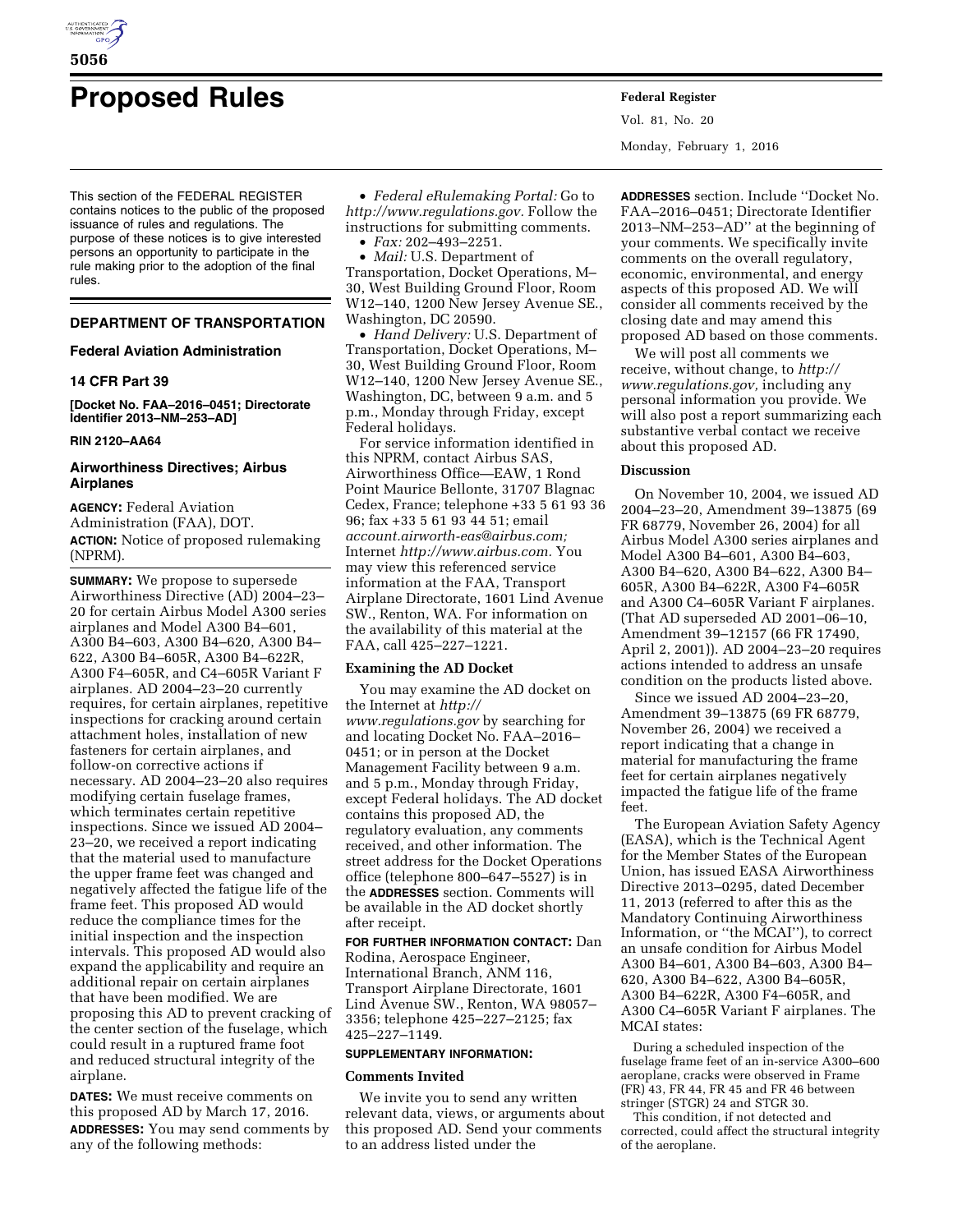To address this unsafe condition, [Direction Generale de l'Aviation Civile] DGAC France issued [an] AD \* \* \* to require repetitive inspections of the affected frames and stringers on both sides of the fuselage and, depending on findings, repairs, as specified in Airbus Service Bulletin (SB) A300–53–6122.

Subsequently, DGAC France issued AD F– 2004–002 [*[http://ad.easa.europa.eu/ad/F-](http://ad.easa.europa.eu/ad/F-2004-002)[2004-002](http://ad.easa.europa.eu/ad/F-2004-002)*] (EASA approval 2003–2108) [which corresponds to FAA AD 2004–23–20, Amendment 39–13875 (69 FR 68779, November 26, 2004)], retaining the requirements of [an] AD \* \* \* and required the embodiment of Airbus SB A300–53–6125 (Airbus modification 12168) in order to improve the life of the frame foot attachment.

Since DGAC France AD F–2004–002 was issued, a fleet survey and updated Fatigue and Damage Tolerance analyses were performed in order to substantiate the second A300–600 Extended Service Goal (ESG2) exercise.

It was highlighted that the frame feet material change from 2024T3511 (A300B4) to 7175T7351 (A300–600) had an impact on the frame feet fatigue life duration. Airbus SB A300–53–6122 was revised accordingly to decrease the inspection thresholds and intervals. Subsequent SB revision introduced a second structural modification point (SMP2) for aeroplanes that embody Airbus SB A300–53–6125 (modification 12168).

For the reasons described above, this new [EASA] AD retains the requirements of DGAC France AD F–2004–002, which is superseded, but requires those actions within the new thresholds and intervals as specified in Revision 04 of Airbus SB A300–53–6122.

The retained requirements include rototest inspections for cracking in the area surrounding the frame feet attachment holes between fuselage FR 41 and FR 46 from stringers 24 to 28 on the left and right sides, and related investigative and corrective action if necessary. The related investigative actions include additional rotating probe inspections of the adjacent holes. The corrective actions include reaming out cracks, cold working fastener holes, and installing oversized fasteners, or repair. This proposed AD also expands the applicability to include airplanes on which Airbus Modification 12168 was done. You may examine the MCAI in the AD docket on the Internet at *<http://www.regulations.gov>* by searching for and locating Docket No. FAA–2016– 0451.

# **Related Service Information Under 1 CFR Part 51**

Airbus has issued Service Bulletin A300–53–6122, Revision 04, dated February 27, 2012. The service information describes procedures for the repetitive inspections of certain frame feet attachment holes for cracks, installation of new fasteners, and repair of cracked areas.

In addition, Airbus has issued Service Bulletin A300–53–6125, Revision 01, dated June 13, 2003. The service information provides compliance times for certain airplanes to do the proposed modification.

Airbus has also issued Service Bulletin A300–53–6125, Revision 04, dated March 17, 2015. The service information describes procedures for the modification of certain upper frame feet fittings.

This service information is reasonably available because the interested parties have access to it through their normal course of business or by the means identified in the **ADDRESSES** section.

# **FAA's Determination and Requirements of This Proposed AD**

This product has been approved by the aviation authority of another country, and is approved for operation in the United States. Pursuant to our bilateral agreement with the State of Design Authority, we have been notified of the unsafe condition described in the MCAI and service information referenced above. We are proposing this AD because we evaluated all pertinent information and determined an unsafe condition exists and is likely to exist or develop on other products of the same type design.

# **Changes to AD 2004–23–20, Amendment 39–13875 (69 FR 68779, November 26, 2004)**

This proposed AD would retain all requirements of AD 2004–23–20, Amendment 39–13875 (69 FR 68779, November 26, 2004). Since AD 2004– 23–20 was issued the AD format has been revised, and certain paragraphs have been rearranged. As a result, the corresponding paragraph designators have changed in this proposed AD, as listed in the following table:

# REVISED PARAGRAPH DESIGNATORS

| Requirement in<br>AD 2004-23-20,<br>Amendment<br>39-13875<br>(69 FR 68779,<br>November 26, 2004) | Corresponding<br>requirement in<br>this proposed<br>ΑŃ                                 |
|--------------------------------------------------------------------------------------------------|----------------------------------------------------------------------------------------|
| paragraph (f)<br>paragraph (g)<br>paragraph (h)<br>paragraph (i)<br>paragraph (i)                | paragraph (g).<br>paragraph (h).<br>paragraph (i).<br>paragraph (j).<br>paragraph (k). |

We have converted ''TABLE 1.— SERVICE INFORMATION'' in AD 2004– 23–20, Amendment 39–13875 (69 FR 68779, November 26, 2004) to text in paragraphs (j)(3)(i) and (j)(3)(ii) of this proposed AD for formatting purposes only.

We have also moved the service information acceptable for compliance if previously done from ''TABLE 1.— SERVICE INFORMATION'' in AD 2004– 23–20, Amendment 39–13875 (69 FR 68779, November 26, 2004) to paragraph (r)(2) of this proposed AD.

#### **Costs of Compliance**

We estimate that this proposed AD affects 65 airplanes of U.S. registry.

The actions that are required by AD 2004–23–20, Amendment 39–13875 (69 FR 68779, November 26, 2004), and retained in this proposed AD take about 90 work-hours per product, at an average labor rate of \$85 per work-hour. Required parts cost about \$4,000 per product. Based on these figures, the estimated cost of the actions that were required by AD 2004–23–20 is \$11,650 per product.

We also estimate that it would take up to 109 work-hours per product to comply with the basic requirements of this proposed AD. The average labor rate is \$85 per work-hour. Required parts would cost up to \$6,070 per product. Based on these figures, we estimate the cost of this proposed AD on U.S. operators to be \$996,775, or \$15,335 per product.

We have received no definitive data that would enable us to provide cost estimates for the on-condition actions specified in this proposed AD.

# **Authority for This Rulemaking**

Title 49 of the United States Code specifies the FAA's authority to issue rules on aviation safety. Subtitle I, section 106, describes the authority of the FAA Administrator. ''Subtitle VII: Aviation Programs,'' describes in more detail the scope of the Agency's authority.

We are issuing this rulemaking under the authority described in ''Subtitle VII, Part A, Subpart III, Section 44701: General requirements.'' Under that section, Congress charges the FAA with promoting safe flight of civil aircraft in air commerce by prescribing regulations for practices, methods, and procedures the Administrator finds necessary for safety in air commerce. This regulation is within the scope of that authority because it addresses an unsafe condition that is likely to exist or develop on products identified in this rulemaking action.

# **Regulatory Findings**

We determined that this proposed AD would not have federalism implications under Executive Order 13132. This proposed AD would not have a substantial direct effect on the States, on the relationship between the national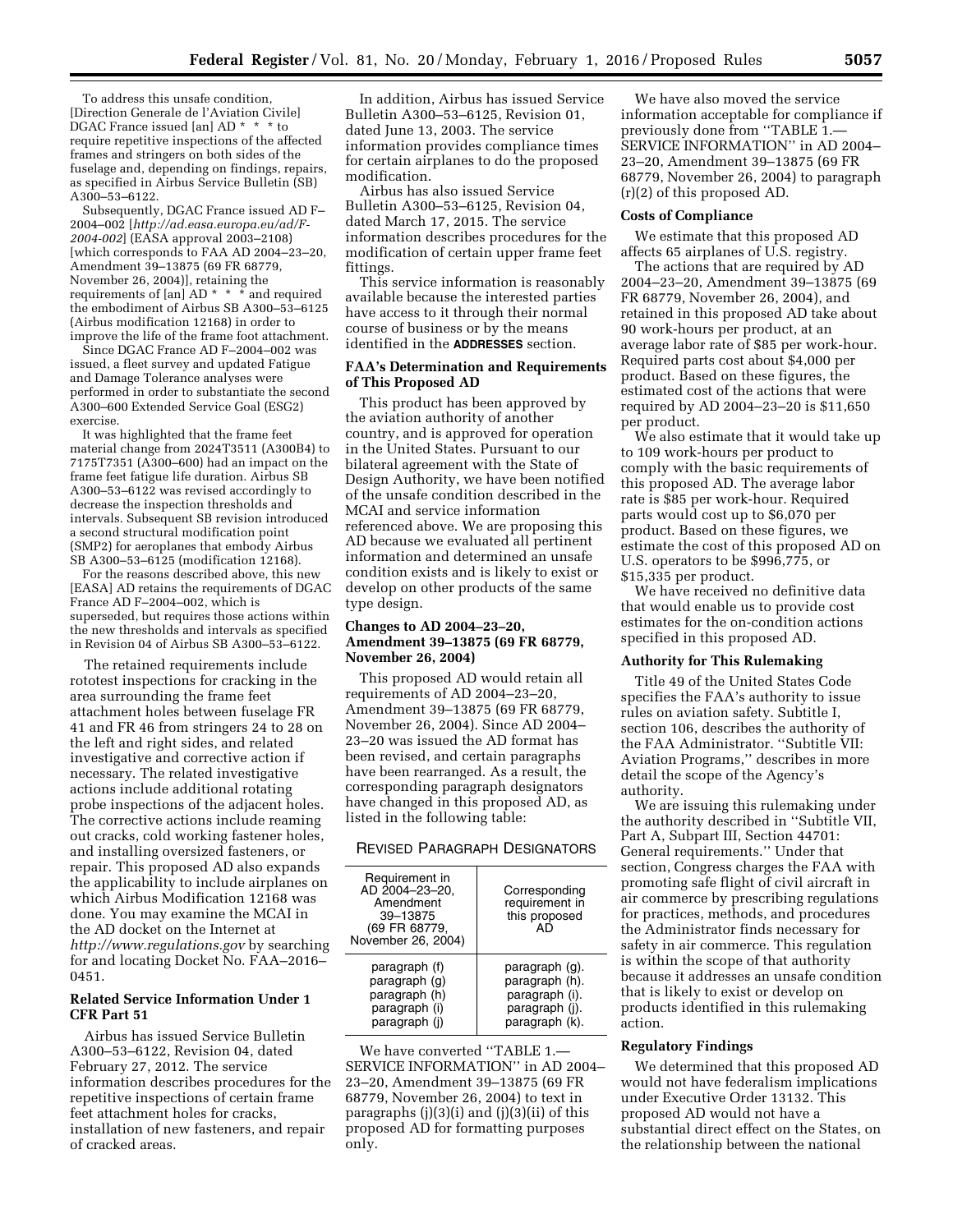Government and the States, or on the distribution of power and responsibilities among the various levels of government.

For the reasons discussed above, I certify this proposed regulation:

1. Is not a ''significant regulatory action'' under Executive Order 12866;

2. Is not a ''significant rule'' under the DOT Regulatory Policies and Procedures (44 FR 11034, February 26, 1979);

3. Will not affect intrastate aviation in Alaska; and

4. Will not have a significant economic impact, positive or negative, on a substantial number of small entities under the criteria of the Regulatory Flexibility Act.

# **List of Subjects in 14 CFR Part 39**

Air transportation, Aircraft, Aviation safety, Incorporation by reference, Safety.

## **The Proposed Amendment**

Accordingly, under the authority delegated to me by the Administrator, the FAA proposes to amend 14 CFR part 39 as follows:

# **PART 39—AIRWORTHINESS DIRECTIVES**

■ 1. The authority citation for part 39 continues to read as follows:

**Authority:** 49 U.S.C. 106(g), 40113, 44701.

## **§ 39.13 [Amended]**

■ 2. The FAA amends § 39.13 by removing Airworthiness Directive (AD) 2004–23–20, Amendment 39–13875 (69 FR 68779, November 26, 2004), and adding the following new AD:

**Airbus:** Docket No. FAA–2016–0451; Directorate Identifier 2013–NM–253–AD.

## **(a) Comments Due Date**

We must receive comments by March 17, 2016.

#### **(b) Affected ADs**

This AD replaces AD 2004–23–20, Amendment 39–13875 (69 FR 68779, November 26, 2004).

#### **(c) Applicability**

This AD applies to Airbus Model A300 B2– 1A, B2–1C, B2K–3C, B2–203, B4–2C, B4–103, and B4–203 airplanes; and Model A300 B4– 601, A300 B4–603, A300 B4–620, A300 B4– 622, A300 B4–605R, A300 B4–622R, A300 F4–605R and A300 C4–605R Variant F airplanes; certificated in any category, all manufacturer serial numbers.

#### **(d) Subject**

Air Transport Association (ATA) of America Code 53, Fuselage.

#### **(e) Reason**

This AD was prompted by a report indicating that the material used to

manufacture the upper frame feet was changed and negatively affected the fatigue life of the frame feet. We are issuing this AD to prevent cracking of the center section of the fuselage, which could result in a ruptured frame foot and reduced structural integrity of the airplane.

# **(f) Compliance**

Comply with this AD within the compliance times specified, unless already done.

# **(g) Retained Inspections**

This paragraph restates the requirements of paragraph (f) of AD 2004–23–20, Amendment 39–13875 (69 FR 68779, November 26, 2004), with revised service information. For Model A300 B4–600 and A300 B4–600R series airplanes, and Model A300 C4–605R Variant F and A300 F4–605R airplanes, except those airplanes modified by Airbus Modification 12168: Perform a high-frequency eddycurrent or rototest inspection to detect cracking in the area surrounding the frame feet attachment holes between fuselage frames (FR) 41 and FR 46 from stringers 24 to 28, left-and right-hand sides, in accordance with Airbus Service Bulletin A300–53–6122, dated February 9, 2000; or the Accomplishment Instructions of Airbus Service Bulletin A300–53–6122, Revision 04, dated February 27, 2012; at the applicable time specified in paragraph  $(g)(1)$  or  $(g)(2)$  of this AD. Accomplishing an inspection required by paragraph (m) of this AD terminates the inspections required by this paragraph.

(1) For airplanes on which Task 53–15–54 in Maintenance Review Board Document (MRBD), Revision 3, dated April 1998, has not been accomplished as of May 7, 2001 (the effective date of AD 2001–06–10, Amendment 39–12157 (66 FR 17490, April 2, 2001)): Perform the inspection at the later of the times specified in paragraphs (g)(1)(i) and  $(g)(1)(ii)$  of this AD.

(i) Prior to the accumulation of the total flight-cycle or flight-hour threshold, whichever occurs first, specified in paragraph 1.E. (''Compliance'') of Airbus Service Bulletin A300–53–6122, dated February 9, 2000; or

(ii) Within the applicable grace period specified in paragraph 1.E. (''Compliance'') of Airbus Service Bulletin A300–53–6122, dated February 9, 2000.

(2) For airplanes on which Task 53–15–54 in the MRBD, Revision 3, dated April 1998, has been accomplished as of May 7, 2001 (the effective date of AD 2001–06–10, Amendment 39–12157 (66 FR 17490, April 2, 2001)): Perform the next repetitive inspection at the later of the times specified in paragraphs  $(g)(2)(i)$  and  $(g)(2)(ii)$  of this AD.

(i) Within the flight-cycle or flight-hour interval, whichever occurs first, specified in paragraph 1.E. (''Compliance'') of Airbus Service Bulletin A300–53–6122, dated February 9, 2000, following the latest inspection accomplished as specified in MRBD, Revision 3, dated April 1998; or

(ii) Within the grace period specified in paragraph 1.E. (''Compliance'') of Airbus Service Bulletin A300–53–6122, dated February 9, 2000.

#### **(h) Retained Installation of Fasteners and Repetitive Inspections**

This paragraph restates the requirements of paragraph (g) of AD 2004–23–20, Amendment 39–13875 (69 FR 68779, November 26, 2004), with revised service information. For airplanes on which no cracking is detected during the inspection required by paragraph (g) of this AD, prior to further flight, install new fasteners as applicable, in accordance with Airbus Service Bulletin A300–53–6122, dated February 9, 2000; or the Accomplishment Instructions of Airbus Service Bulletin A300– 53–6122, Revision 04, dated February 27, 2012; and repeat the inspection required by paragraph (g) of this AD thereafter at intervals not to exceed the applicable intervals specified in paragraph 1.E. (''Compliance'') of Airbus Service Bulletin A300–53–6122, dated February 9, 2000; until the actions required by paragraph (j) or (o) of this AD have been done or the initial inspection required by paragraph (m) of this AD is done.

#### **(i) Retained Corrective Actions**

This paragraph restates the requirements of paragraph (h) of AD 2004-23-20, Amendment 39–13875 (69 FR 68779, November 26, 2004), with revised service information. For airplanes on which cracking is detected during any inspection required by paragraph (g) of this AD: Prior to further flight, except as required by paragraph (k) of this AD, accomplish corrective actions (*e.g.,*  performing rotating probe inspections, reaming out cracks, cold working fastener holes, and installing oversized fasteners) in accordance with Airbus Service Bulletin A300–53–6122, dated February 9, 2000; or the Accomplishment Instructions of Airbus Service Bulletin A300–53–6122, Revision 04, dated February 27, 2012. Repeat the inspection required by paragraph (g) of this AD thereafter at intervals not to exceed the applicable intervals specified in paragraph 1.E. (''Compliance'') of Airbus Service Bulletin A300–53–6122, dated February 9, 2000; until the actions required by paragraph (j) or (o) of this AD have been done, or the initial inspection required by paragraph (m) of this AD is done.

# **(j) Retained Modification: Model A300 Series Airplanes**

This paragraph restates the requirements of paragraph (i) of AD 2004–23–20, Amendment 39–13875 (69 FR 68779, November 26, 2004), for certain airplanes, with no changes. For Model A300 series airplanes: Within the compliance times specified in paragraph 1.E. (''Compliance'') of Airbus Service Bulletin A300–53–0271, Revision 03, dated June 13, 2003, modify the fuselage frames, in accordance with the Accomplishment Instructions of Airbus Service Bulletin A300– 53–0271, Revision 03, dated June 13, 2003. For airplanes that have exceeded their design service goal, as specified in NOTE (01) of paragraph 1.E. (''Compliance'') of Airbus Service Bulletin A300–53–0271, Revision 03, dated June 13, 2003; this AD requires compliance within the earlier of the flightcycle and flight-hour grace periods specified in Airbus Service Bulletin A300–53–0271, Revision 03, dated June 13, 2003.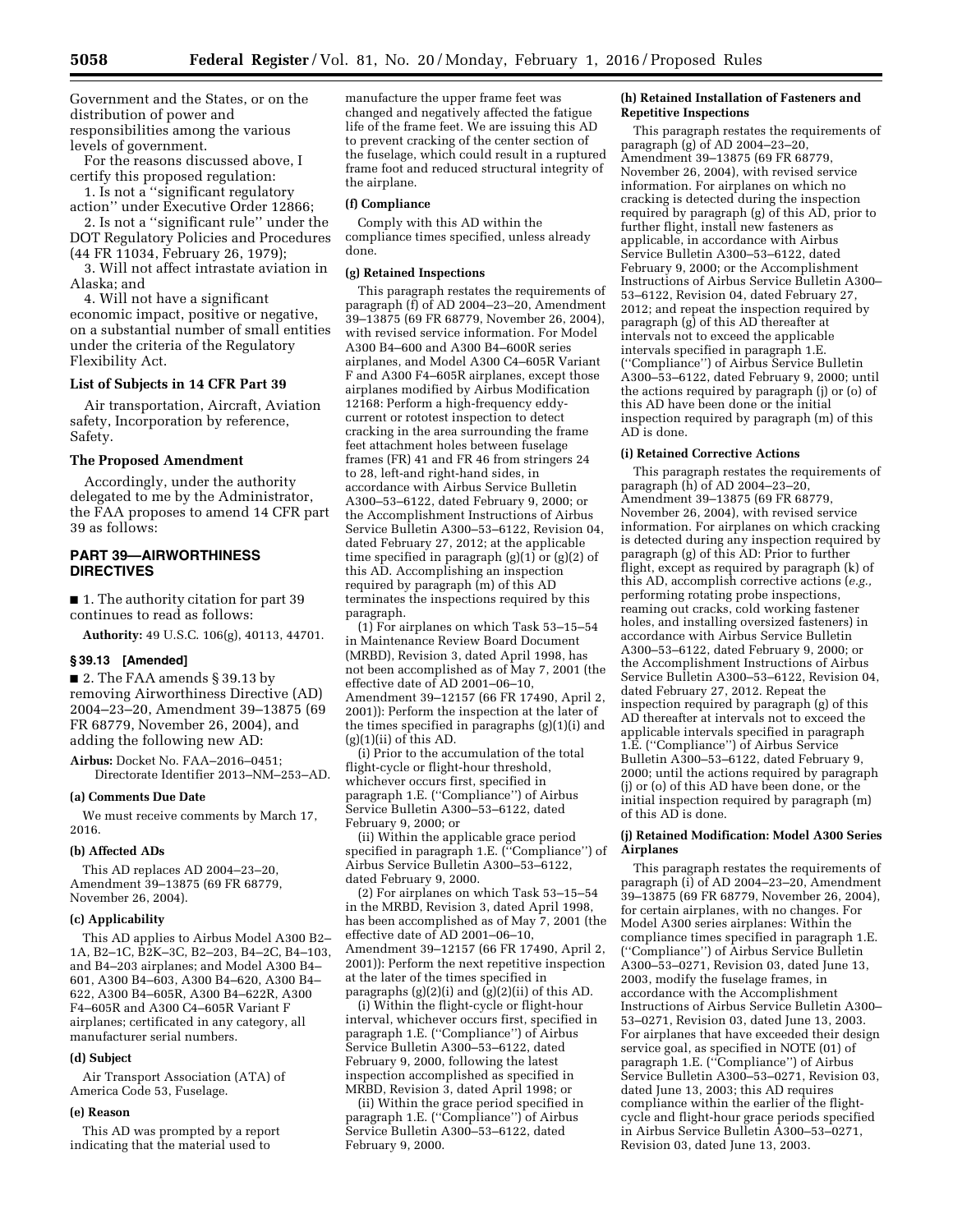# **(k) Retained Exceptions to Service Bulletin Procedures**

This paragraph restates the requirements of paragraph (j) of AD 2004–23–20, Amendment 39–13875 (69 FR 68779, November 26, 2004), with specific delegation approval language. During any inspection required by paragraphs (g), (h), (i), or (j) of this AD, if the applicable service information specified in paragraphs (g), (h), (i), and (j) of this AD specifies to contact the manufacturer for appropriate instructions: Before further flight, perform all applicable corrective actions in accordance with a method approved by the Manager, International Branch, ANM–116, Transport Airplane Directorate, FAA; or the Direction Generale de l'Aviation Civile (DGAC) (or its delegated agent); or the European Aviation Safety Agency (EASA); or Airbus's EASA Design Organization Approval (DOA).

## **(l) New Definition for This AD: Average Flight Time (AFT)**

For the purpose of this AD, use the parameters specified in paragraphs (l)(1),  $(1)(2)$ , and  $(1)(3)$  of this AD to determine the applicable AFT for the actions required by paragraph (m) and compliance times required by paragraph (n) of this AD.

(1) The initial inspection compliance time, as the total accumulated flight hours counted from take-off to touch-down, divided by the total accumulated flight cycles as of the effective date of this AD.

(2) The first repetitive inspection interval, as the total accumulated flight hours divided by the total accumulated flight cycles at the time of the inspection.

(3) The second inspection interval and subsequent, as the flight hours divided by the flight cycles between the last two inspections.

# **(m) New Requirements of This AD: Inspections and Corrective Actions**

(1) At the applicable time specified in paragraph  $(n)(1)$  of this AD, do a rotating probe inspection for discrepancies of the frame feet attachment holes from FR 41 through FR 46, in accordance with the Accomplishment Instructions of Airbus Service Bulletin A300–53–6122, Revision 04, dated February 27, 2012. Repeat the inspections thereafter at intervals not to exceed those specified in paragraph (n)(2) of this AD. Accomplishment of this inspection terminates the inspections required by paragraph (g)(2) of this AD.

(2) If any discrepancy (*e.g.,* cracking or damage) is found during any inspection required by paragraph (m)(1) of this AD, before further flight, do all applicable related investigative and corrective actions, in accordance with the Accomplishment Instructions of Airbus Service Bulletin A300– 53–6122, Revision 04, dated February 27, 2012; except where Airbus Service Bulletin A300–53–6122, Revision 04, dated February 27, 2012, specifies to contact Airbus, before further flight, repair using a method approved by the Manager, International Branch, ANM–116, Transport Airplane Directorate, FAA; or EASA; or Airbus's EASA DOA.

(3) Corrective actions, as required by paragraph (m)(2) of this AD, do not constitute terminating action for the repetitive inspections required by paragraph (m)(1) of this AD.

# **(n) Compliance Times for Initial and Repetitive Inspections**

(1) Do the initial rotating probe inspection required by paragraph  $(m)(1)$  of this AD at the applicable times specified in paragraphs  $(n)(1)(i)$ ,  $(n)(1)(ii)$ , and  $(n)(1)(iii)$  of this AD; or within 1,000 flight cycles after the effective date of this AD; whichever occurs later.

(i) For airplanes on which the modification specified in Airbus Service Bulletin A300– 53–6125 has not been done as of the effective date of this AD: At the applicable times specified in paragraph (n)(1)(i)(A) or  $(n)(1)(i)(B)$  of this AD.

(A) If the AFT is greater than 1.5 flight hours/flight cycles: Within 14,800 flight hours or 6,800 flight cycles, whichever occurs first, since the airplane's first flight.

(B) If the AFT is less than or equal to 1.5 flight hours/flight cycles: Within 11,100 flight hours or 7,400 flight cycles, whichever occurs first, since the airplane's first flight.

(ii) For airplanes on which the modification specified in Airbus Service Bulletin A300–53–6125 has been done as of the effective date of this AD, except as provided by paragraph (n)(1)(iii) of this AD: At the applicable times specified in paragraph  $(n)(1)(ii)(A)$  or  $(n)(1)(ii)(B)$  of this AD.

(A) If the AFT is greater than 1.5 flight hours/flight cycles: Within 56,400 flight hours or 26,100 flight cycles, whichever occurs first, after doing the modification specified in Airbus Service Bulletin A300– 53–6125.

(B) If the AFT is less than or equal to 1.5 flight hours/flight cycles: Within 42,300 flight hours or 28,200 flight cycles, whichever occurs first, after doing the modification specified in Airbus Service Bulletin A300–53–6125.

(iii) For airplanes on which the additional modification required by paragraph (p) of this AD has been done: At the applicable times in paragraph  $(n)(1)(iii)(A)$  or  $(n)(1)(iii)(B)$  of this AD.

(A) If the AFT is greater than 1.5 flight hours/flight cycles: Within 69,400 flight hours or 32,100 flight cycles, whichever occurs first, after doing the modification specified in Airbus Service Bulletin A300– 53–6125.

(B) If the AFT is less than or equal to 1.5 flight hours/flight cycles: Within 52,000 flight hours or 34,700 flight cycles, whichever occurs first, after doing the modification specified in Airbus Service Bulletin A300–53–6125.

(2) Do the repetitive rotating probe inspections required by paragraph (m)(1) of this AD at intervals not to exceed those specified in paragraph (n)(2)(i) or (n)(2)(ii) of this AD, as applicable.

(i) If the AFT is greater than 1.5 flight hours/flight cycles: 7,800 flight hours or 3,600 flight cycles, whichever occurs first.

(ii) If the AFT is less than or equal to 1.5 flight hours/flight cycles: 5,800 flight hours or 3,900 flight cycles, whichever occurs first.

# **(o) New Requirement of This AD: Modification for Model A300 B4–601, A300 B4–603, A300 B4–620, A300 B4–622, A300 B4–605R, A300 B4–622R, A300 F4–605R and A300 C4–605R Variant F Airplanes**

(1) For Model A300 B4–601, A300 B4–603, A300 B4–620, A300 B4–622, A300 B4–605R, A300 B4–622R, A300 F4–605R and A300 C4– 605R Variant F airplanes, except those modified in production before the effective date of this AD by Airbus Modification 12168 or those on which the modification (*i.e.,*  reinforcement of the upper frame feet fittings) specified in the service information identified in paragraph (p)(1)(i), (p)(1)(ii), or (p)(1)(iii) of this AD has been done before the effective date of this AD: At the applicable time specified in paragraph (o)(1)(i) or (o)(1)(ii) of this AD: Reinforce the upper frame feet fittings, including doing all applicable related investigative and corrective actions, in accordance with the Accomplishment Instructions of Airbus Service Bulletin A300–53–6125, Revision 04, dated March 17, 2015, except where Airbus Service Bulletin A300–53–6125, Revision 04, dated March 17, 2015, specifies to contact Airbus, before further flight, repair using a method approved by the Manager, International Branch, ANM–116, Transport Airplane Directorate, FAA; or EASA; or Airbus's EASA DOA. Do all applicable related investigative and corrective actions before further flight.

(i) For airplanes with an AFT greater than 1.5 flight hours/flight cycles as of the effective date of this AD: At the later of the times in paragraphs (o)(1)(i)(A) and  $(o)(1)(i)(B)$  of this AD:

(A) Within 18,200 flight hours or 8,400 flight cycles, whichever occurs first, since the airplane's first flight; or

(B) At the earlier of the times specified in paragraphs (o)(1)(i)(B)*1* and (o)(1)(i)(B)*2* of this AD.

*1* Within 1,000 flight cycles after the effective date of this AD.

*2* Within the compliance times specified in paragraph 1.E. ("Compliance") of Airbus Service Bulletin A300–53–6125, Revision 01, dated June 13, 2003. For airplanes that have exceeded their design service goal, as specified in NOTE (01) of paragraph 1.E. (''Compliance'') of Airbus Service Bulletin A300–53–6125, Revision 01, dated June 13, 2003; within the earlier of the flight-cycle and flight-hour grace periods specified in Airbus Service Bulletin A300–53–6125, Revision 01, dated June 13, 2003.

(ii) For airplanes with an AFT less than or equal to 1.5 flight hours/flight cycles as of the effective date of this AD: At the later of the times in paragraphs (o)(1)(ii)(A) and  $(o)(1)(ii)(B)$  of this AD:

(A) Within 13,700 flight hours or 9,100 flight cycles, whichever occurs first, since the airplane's first flight; or

(B) At the earlier of the times specified in paragraphs (o)(1)(ii)(B)*1* and (o)(1)(ii)(B)*2* of this AD.

*1* Within 1,000 flight cycles after the effective date of this AD

*2* Within the compliance times specified in paragraph 1.E. (''Compliance'') of Airbus Service Bulletin A300–53–6125, Revision 01, dated June 13, 2003. For airplanes that have